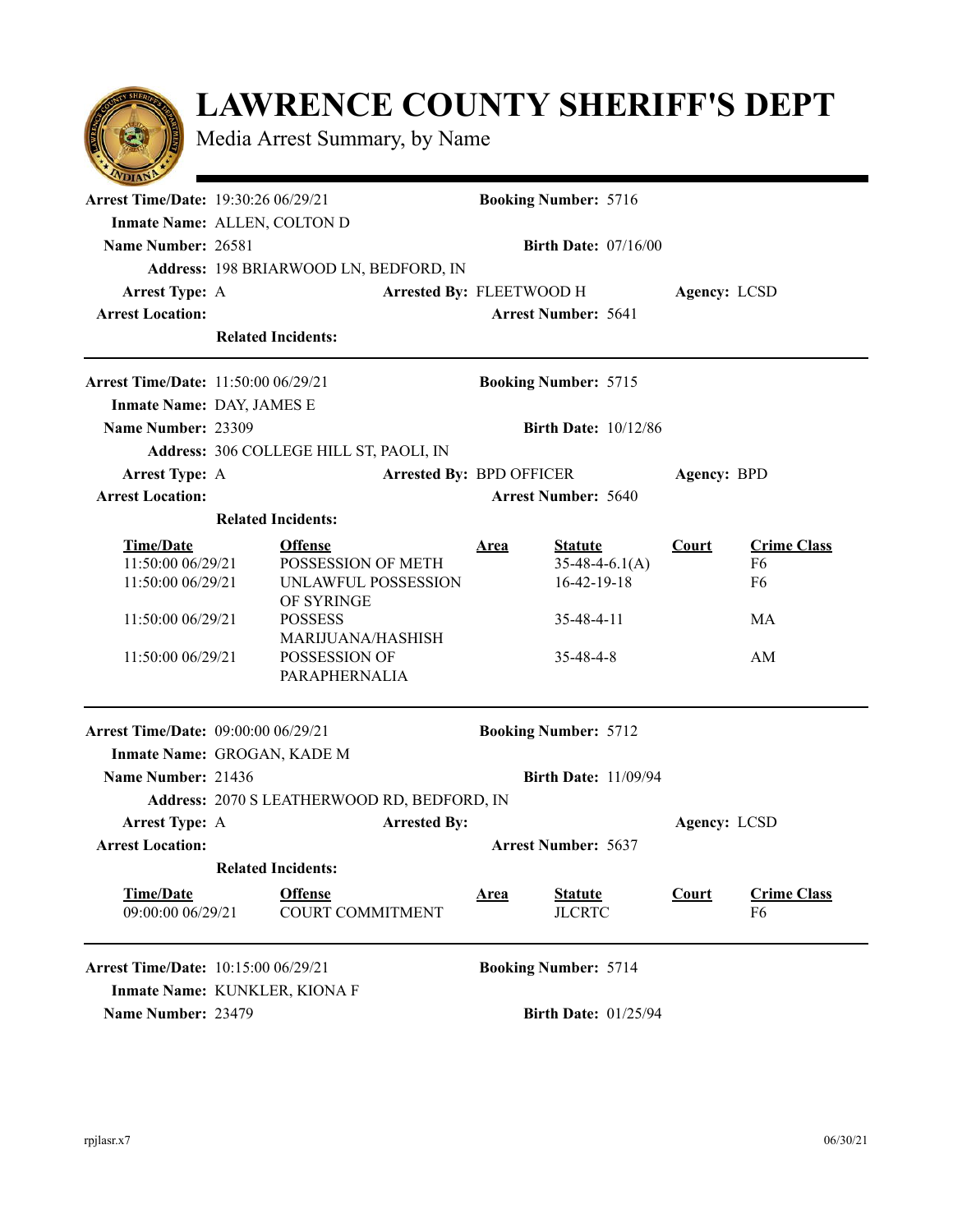|                                                            |                                                | Address: 2121 S COUNTY ROAD 600 W, FRENCH LICK, IN                          |                                 |              |                                                  |              |                                |
|------------------------------------------------------------|------------------------------------------------|-----------------------------------------------------------------------------|---------------------------------|--------------|--------------------------------------------------|--------------|--------------------------------|
| <b>Arrest Type: A</b>                                      |                                                |                                                                             | Arrested By: ALLEN D            |              |                                                  | Agency: LCSD |                                |
| <b>Arrest Location:</b>                                    |                                                |                                                                             |                                 |              | <b>Arrest Number: 5639</b>                       |              |                                |
|                                                            | <b>Related Incidents:</b>                      |                                                                             |                                 |              |                                                  |              |                                |
| <b>Time/Date</b><br>10:15:00 06/29/21                      |                                                | <b>Offense</b><br>OWI, WITH                                                 |                                 | <u>Area</u>  | <b>Statute</b><br>$9-30-5-2(B)$                  | <b>Court</b> | <b>Crime Class</b><br>AM       |
| 10:15:00 06/29/21                                          |                                                | <b>ENDANGERMENT</b><br><b>OWI</b>                                           |                                 |              | $9 - 30 - 5 - 2$                                 |              | MA                             |
| <b>Arrest Time/Date: 00:30:00 06/29/21</b>                 |                                                |                                                                             |                                 |              | <b>Booking Number: 5710</b>                      |              |                                |
| Inmate Name: LESTER, KRISTIN S                             |                                                |                                                                             |                                 |              |                                                  |              |                                |
| Name Number: 5216                                          |                                                |                                                                             |                                 |              | <b>Birth Date: 04/27/76</b>                      |              |                                |
|                                                            |                                                | Address: 219 16 TH ST, BEDFORD, IN                                          |                                 |              |                                                  |              |                                |
| <b>Arrest Type: A</b>                                      |                                                |                                                                             | <b>Arrested By: ISP OFFICER</b> |              |                                                  | Agency: ISP  |                                |
| <b>Arrest Location:</b>                                    |                                                |                                                                             |                                 |              | <b>Arrest Number: 5635</b>                       |              |                                |
|                                                            | <b>Related Incidents:</b>                      |                                                                             |                                 |              |                                                  |              |                                |
| <b>Time/Date</b>                                           |                                                | <b>Offense</b>                                                              |                                 | <u>Area</u>  | <b>Statute</b>                                   | Court        | <b>Crime Class</b>             |
| 00:30:00 06/29/21<br>00:30:00 06/29/21                     |                                                | <b>OWI</b><br><b>RESISTING LAW</b><br><b>ENFORCEMENT</b>                    |                                 |              | $9 - 30 - 5 - 2$<br>$35-44.1-3-1(a)$             |              | MA<br>F <sub>6</sub>           |
| Arrest Time/Date: 21:27:55 06/29/21                        |                                                |                                                                             |                                 |              | <b>Booking Number: 5718</b>                      |              |                                |
| Inmate Name: MAGNESS, JACOB L                              |                                                |                                                                             |                                 |              |                                                  |              |                                |
| Name Number: 25595                                         |                                                |                                                                             |                                 |              | <b>Birth Date: 04/17/99</b>                      |              |                                |
|                                                            |                                                | Address: 620 SOUTH WALNUT ST, BLOOMINGTON, IN                               |                                 |              |                                                  |              |                                |
|                                                            | Arrested By: WALKER D<br><b>Arrest Type: A</b> |                                                                             |                                 | Agency: LCSD |                                                  |              |                                |
| <b>Arrest Location:</b>                                    |                                                |                                                                             |                                 |              | <b>Arrest Number: 5643</b>                       |              |                                |
|                                                            | <b>Related Incidents:</b>                      |                                                                             |                                 |              |                                                  |              |                                |
| <b>Time/Date</b><br>21:30:16 06/29/21                      |                                                | <b>Offense</b><br><b>FAILURE TO APPEAR</b>                                  |                                 | <u>Area</u>  | <b>Statute</b><br>$35 - 44 - 3 - 6$              | <b>Court</b> | <b>Crime Class</b><br>MВ       |
| <b>Arrest Time/Date: 02:35:00 06/29/21</b>                 |                                                |                                                                             |                                 |              | <b>Booking Number: 5711</b>                      |              |                                |
|                                                            |                                                | Inmate Name: MORGAN, KIMBERLY D                                             |                                 |              |                                                  |              |                                |
| Name Number: 26573                                         |                                                |                                                                             |                                 |              | <b>Birth Date: 12/30/75</b>                      |              |                                |
|                                                            |                                                | Address: 1928 MIDDELTON RD, ANDERS, SC                                      |                                 |              |                                                  |              |                                |
| <b>Arrest Type: A</b>                                      |                                                |                                                                             | Arrested By: N. Crulo           |              |                                                  | Agency: BPD  |                                |
| <b>Arrest Location:</b>                                    |                                                |                                                                             |                                 |              | <b>Arrest Number: 5636</b>                       |              |                                |
|                                                            | <b>Related Incidents:</b>                      |                                                                             |                                 |              |                                                  |              |                                |
| <b>Time/Date</b><br>02:35:00 06/29/21<br>02:35:00 06/29/21 |                                                | <b>Offense</b><br>POSSESSION OF METH<br><b>POSSESS</b><br>MARIJUANA/HASHISH |                                 | <u>Area</u>  | <b>Statute</b><br>$35-48-4-6.1(A)$<br>35-48-4-11 | <b>Court</b> | <b>Crime Class</b><br>F5<br>CM |